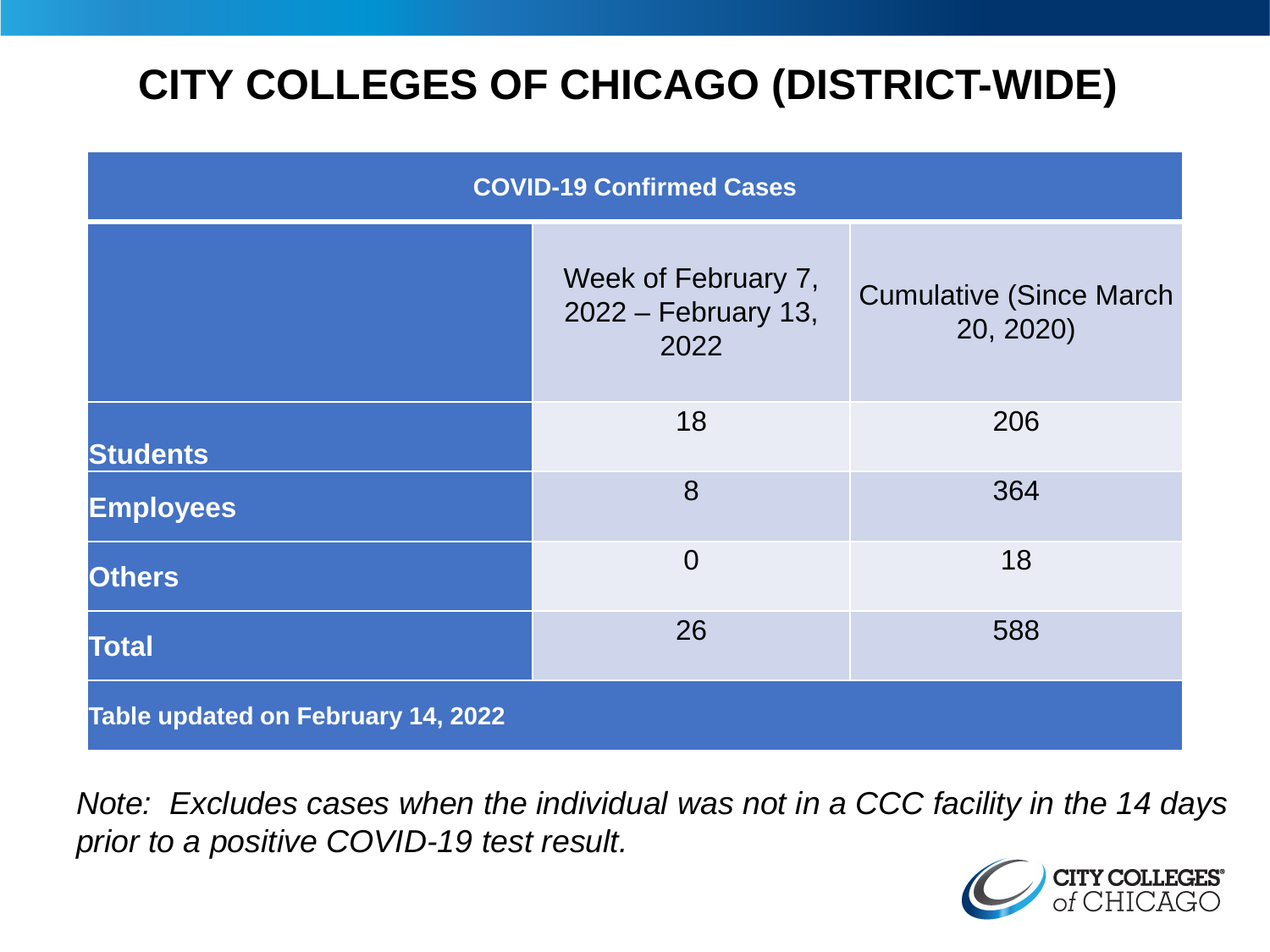## **DALEY COLLEGE**

| <b>COVID-19 Confirmed Cases</b>    |                                                    |                                              |
|------------------------------------|----------------------------------------------------|----------------------------------------------|
|                                    | Week of February 7,<br>2022 – February 13,<br>2022 | <b>Cumulative (Since March)</b><br>20, 2020) |
| <b>Students</b>                    | 3                                                  | 17                                           |
| <b>Employees</b>                   | 1                                                  | 44                                           |
| <b>Others</b>                      | $\overline{0}$                                     | 3                                            |
| <b>Total</b>                       | $\overline{4}$                                     | 64                                           |
| Table updated on February 14, 2022 |                                                    |                                              |

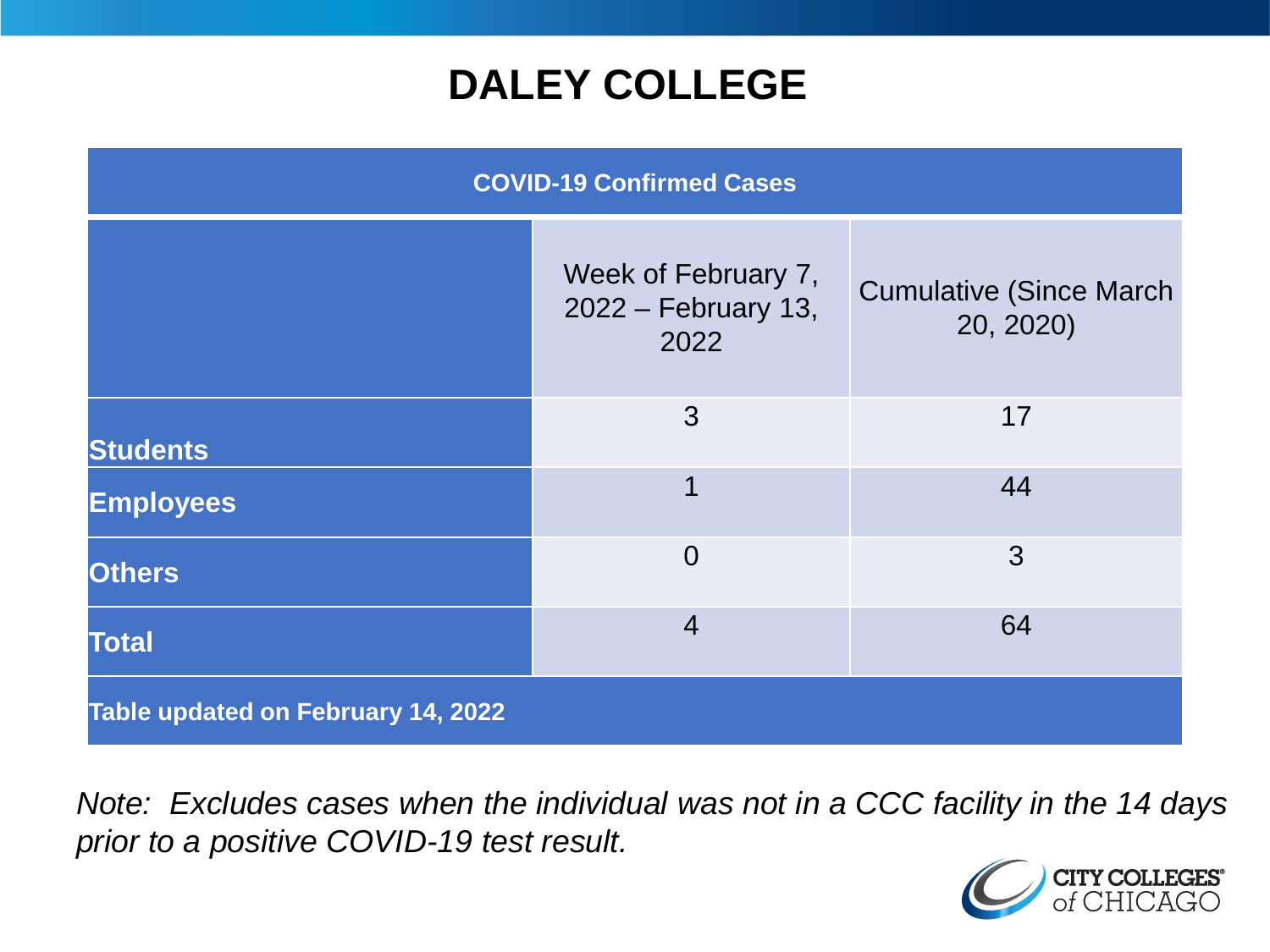## **HAROLD WASHINGTON COLLEGE**

| <b>COVID-19 Confirmed Cases</b>    |                                                    |                                              |
|------------------------------------|----------------------------------------------------|----------------------------------------------|
|                                    | Week of February 7,<br>2022 – February 13,<br>2022 | <b>Cumulative (Since March)</b><br>20, 2020) |
| <b>Students</b>                    | 2                                                  | 32                                           |
| <b>Employees</b>                   | $\overline{1}$                                     | 35                                           |
| <b>Others</b>                      | $\overline{0}$                                     | 2                                            |
| <b>Total</b>                       | 3                                                  | 69                                           |
| Table updated on February 14, 2022 |                                                    |                                              |

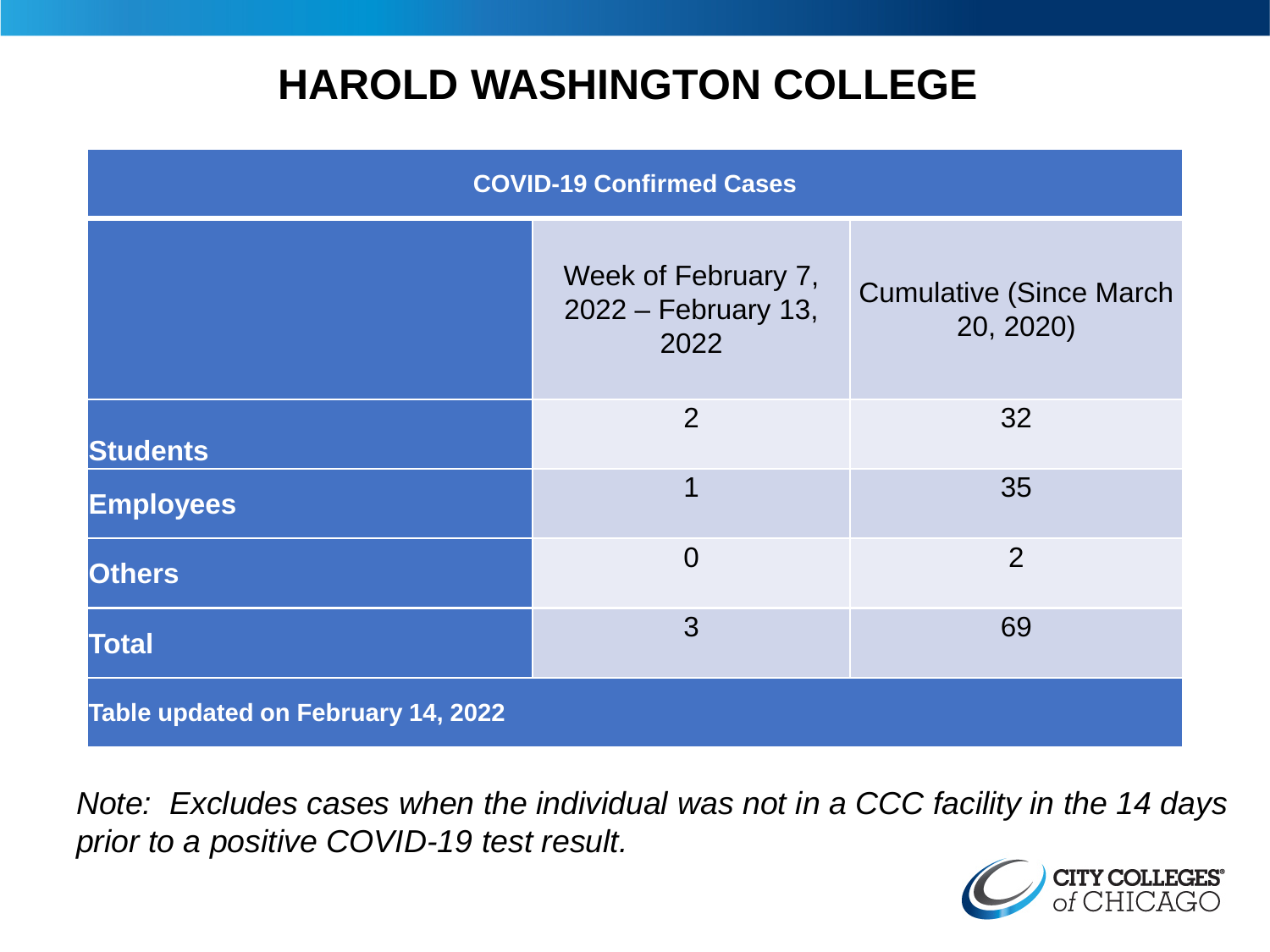## **KENNEDY-KING COLLEGE**

| <b>COVID-19 Confirmed Cases</b>    |                                                    |                                              |
|------------------------------------|----------------------------------------------------|----------------------------------------------|
|                                    | Week of February 7,<br>2022 – February 13,<br>2022 | <b>Cumulative (Since March)</b><br>20, 2020) |
| <b>Students</b>                    | $\overline{0}$                                     | 12                                           |
| <b>Employees</b>                   | $\overline{0}$                                     | 63                                           |
| <b>Others</b>                      | $\overline{0}$                                     | 2                                            |
| <b>Total</b>                       | $\overline{0}$                                     | 77                                           |
| Table updated on February 14, 2022 |                                                    |                                              |

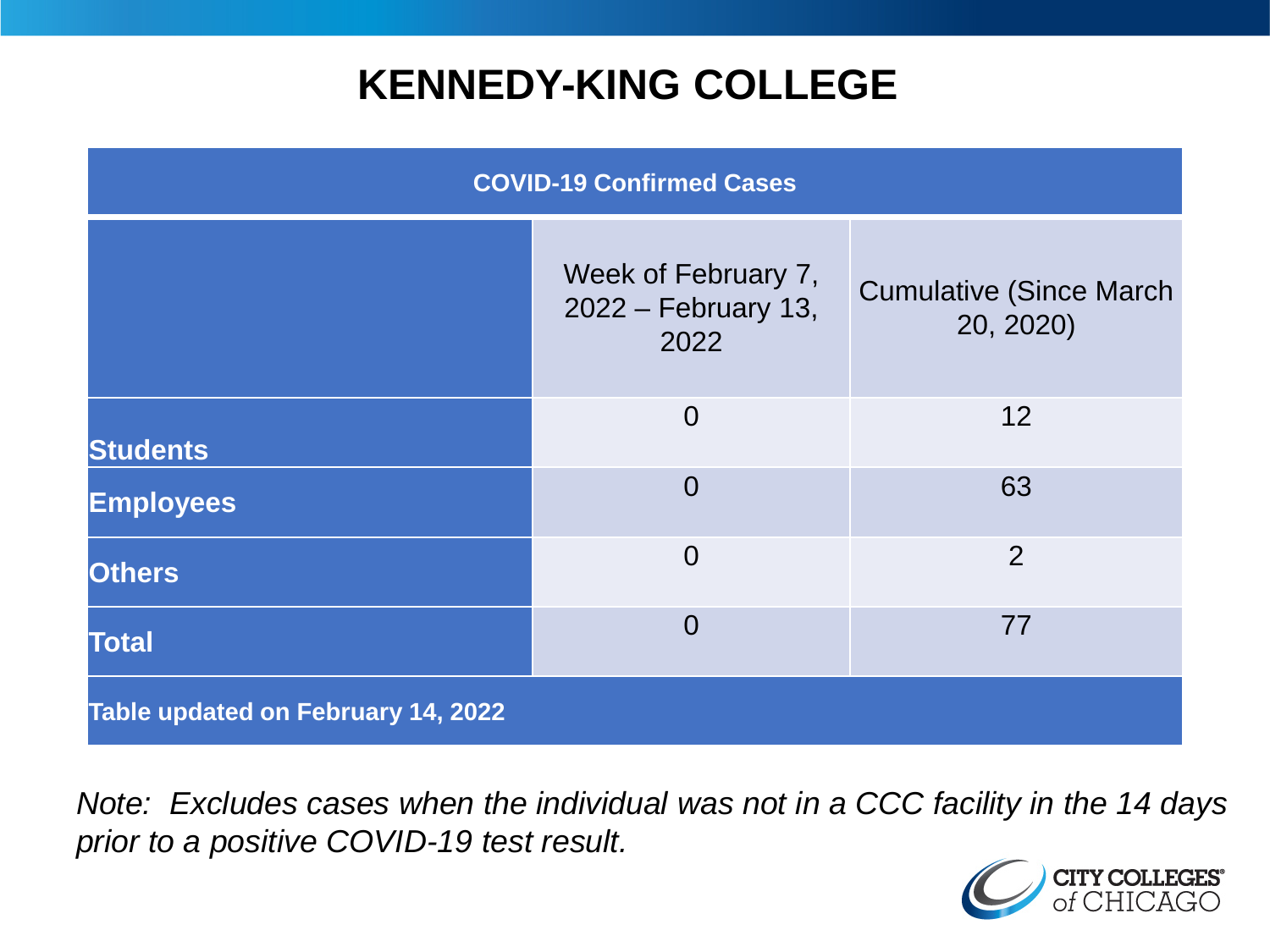# **MALCOLM X COLLEGE**

| <b>COVID-19 Confirmed Cases</b>    |                                                    |                                              |
|------------------------------------|----------------------------------------------------|----------------------------------------------|
|                                    | Week of February 7,<br>2022 – February 13,<br>2022 | <b>Cumulative (Since March)</b><br>20, 2020) |
| <b>Students</b>                    | 1                                                  | 72                                           |
| <b>Employees</b>                   | $\Omega$                                           | 67                                           |
| <b>Others</b>                      | $\Omega$                                           | 3                                            |
| <b>Total</b>                       | 1                                                  | 142                                          |
| Table updated on February 14, 2022 |                                                    |                                              |

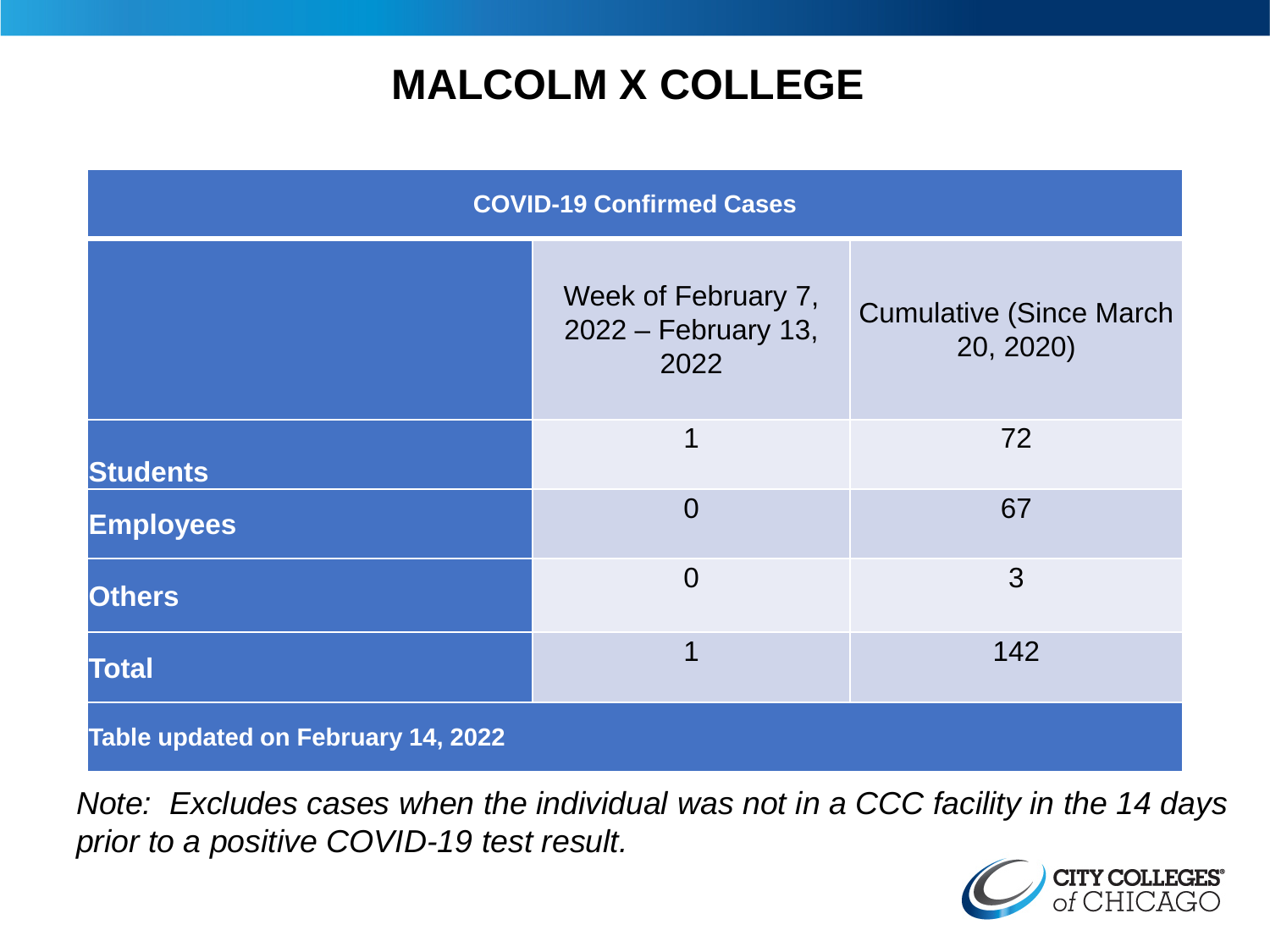# **OLIVE-HARVEY COLLEGE**

| <b>COVID-19 Confirmed Cases</b>    |                                                    |                                              |
|------------------------------------|----------------------------------------------------|----------------------------------------------|
|                                    | Week of February 7,<br>2022 – February 13,<br>2022 | <b>Cumulative (Since March)</b><br>20, 2020) |
| <b>Students</b>                    | 2                                                  | 13                                           |
| <b>Employees</b>                   | 2                                                  | 49                                           |
| <b>Others</b>                      | $\overline{0}$                                     | $\overline{4}$                               |
| <b>Total</b>                       | $\overline{4}$                                     | 66                                           |
| Table updated on February 14, 2022 |                                                    |                                              |

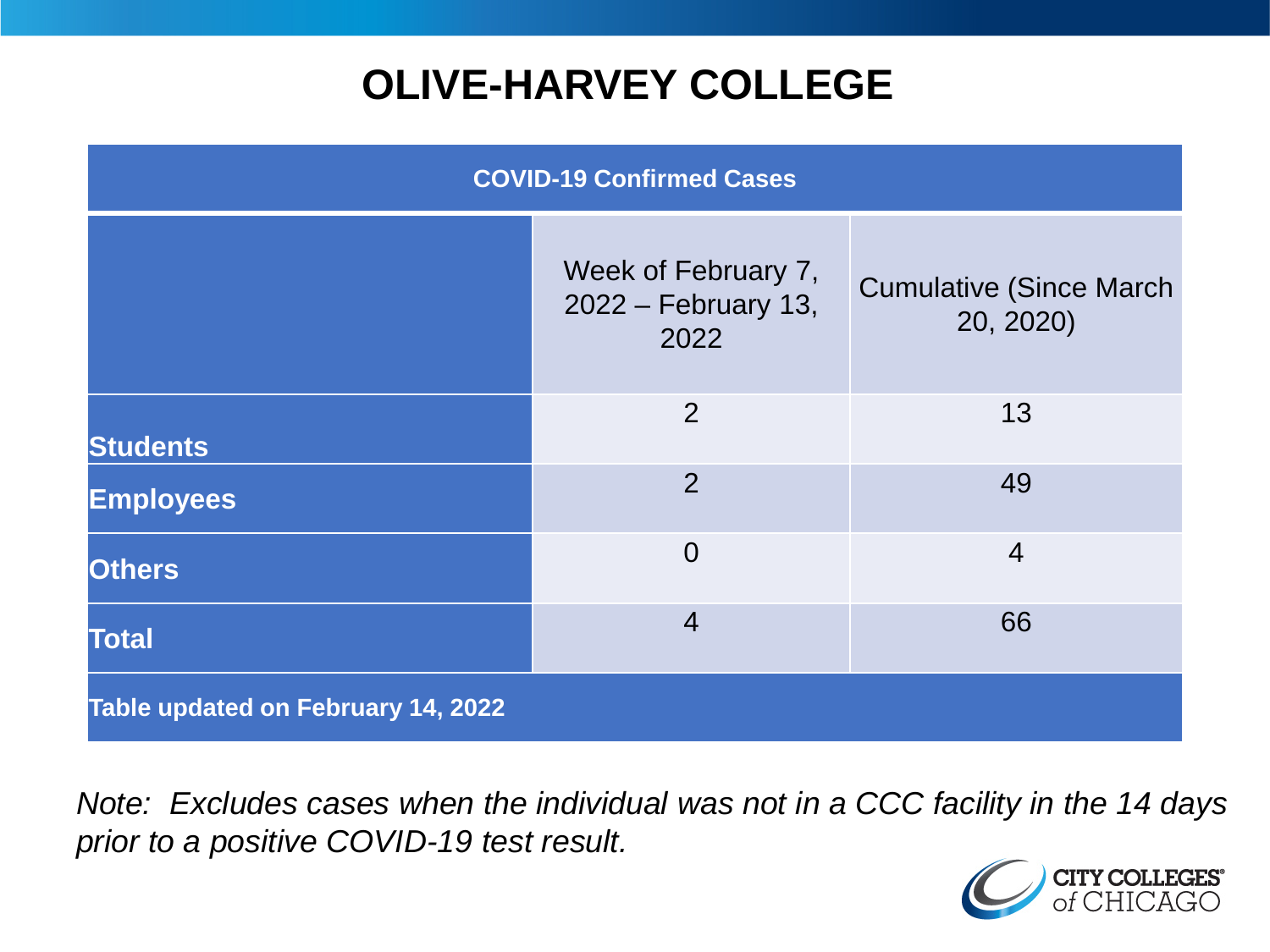## **TRUMAN COLLEGE**

| <b>COVID-19 Confirmed Cases</b>    |                                                    |                                              |
|------------------------------------|----------------------------------------------------|----------------------------------------------|
|                                    | Week of February 7,<br>2022 – February 13,<br>2022 | <b>Cumulative (Since March)</b><br>20, 2020) |
| <b>Students</b>                    | $\overline{7}$                                     | 27                                           |
| <b>Employees</b>                   | 3                                                  | 57                                           |
| <b>Others</b>                      | $\overline{0}$                                     | $\overline{0}$                               |
| <b>Total</b>                       | 10                                                 | 84                                           |
| Table updated on February 14, 2022 |                                                    |                                              |

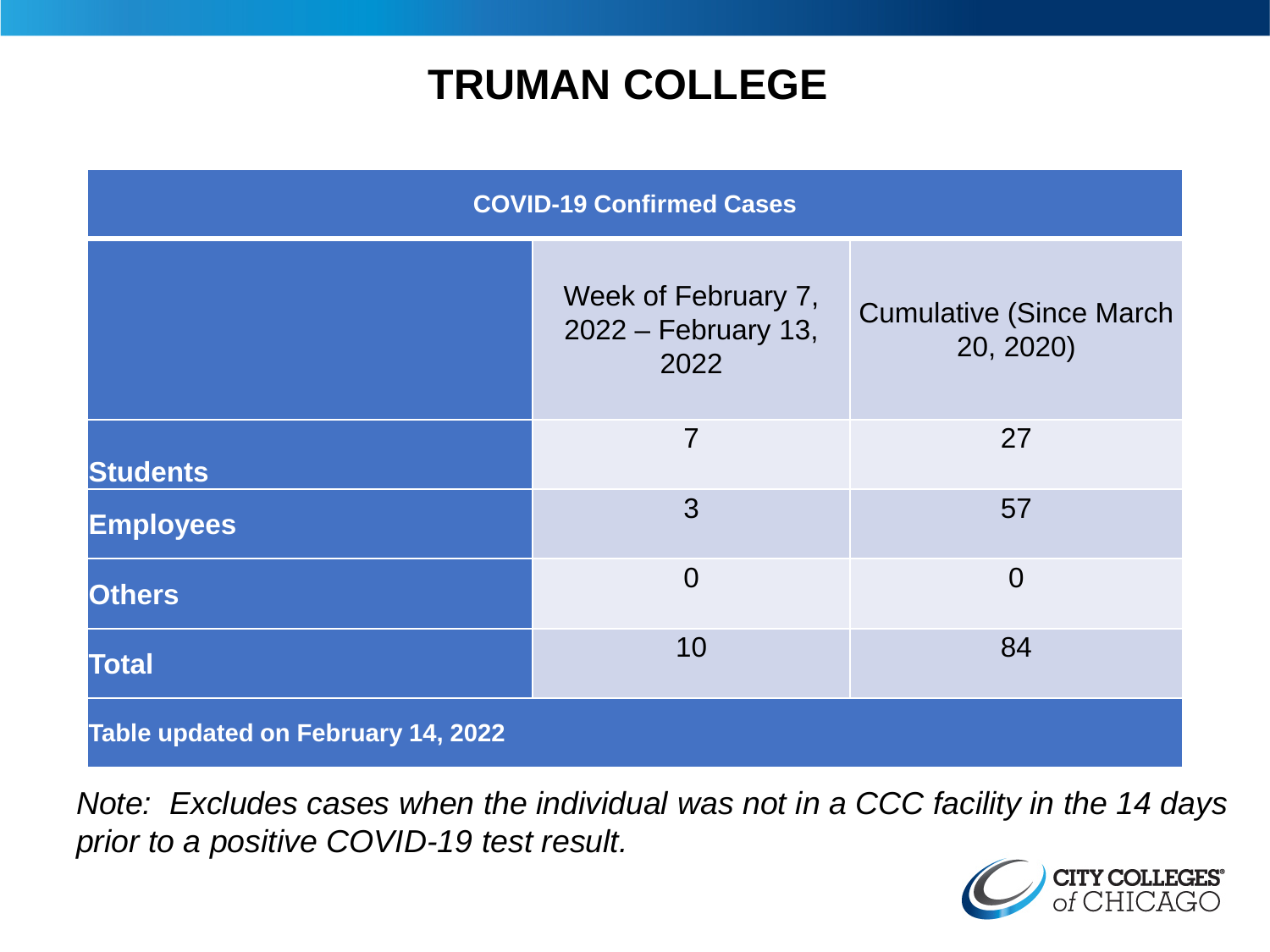## **WRIGHT COLLEGE**

| <b>COVID-19 Confirmed Cases</b>    |                                                    |                                              |
|------------------------------------|----------------------------------------------------|----------------------------------------------|
|                                    | Week of February 7,<br>2022 – February 13,<br>2022 | <b>Cumulative (Since March)</b><br>20, 2020) |
| <b>Students</b>                    | 3                                                  | 33                                           |
| <b>Employees</b>                   | 1                                                  | 41                                           |
| <b>Others</b>                      | $\overline{0}$                                     | $\overline{2}$                               |
| <b>Total</b>                       | $\overline{4}$                                     | 76                                           |
| Table updated on February 14, 2022 |                                                    |                                              |

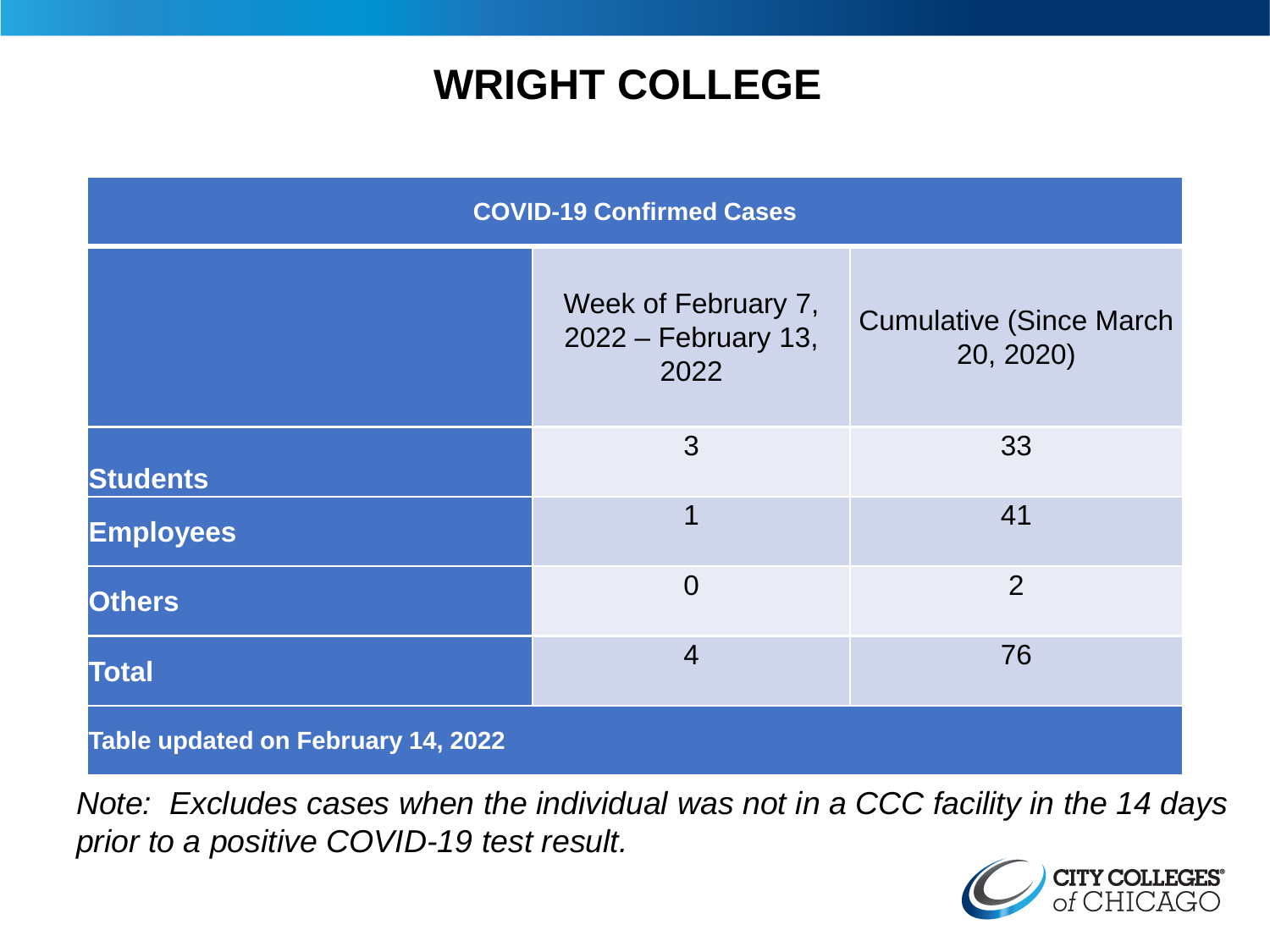#### **180 N. WABASH**

| <b>COVID-19 Confirmed Cases</b>    |                                                    |                                              |
|------------------------------------|----------------------------------------------------|----------------------------------------------|
|                                    | Week of February 7,<br>2022 – February 13,<br>2022 | <b>Cumulative (Since March)</b><br>20, 2020) |
| <b>Students</b>                    | $\overline{0}$                                     | $\overline{0}$                               |
| <b>Employees</b>                   | $\overline{0}$                                     | 7                                            |
| <b>Others</b>                      | $\overline{0}$                                     | 2                                            |
| <b>Total</b>                       | $\Omega$                                           | 9                                            |
| Table updated on February 14, 2022 |                                                    |                                              |